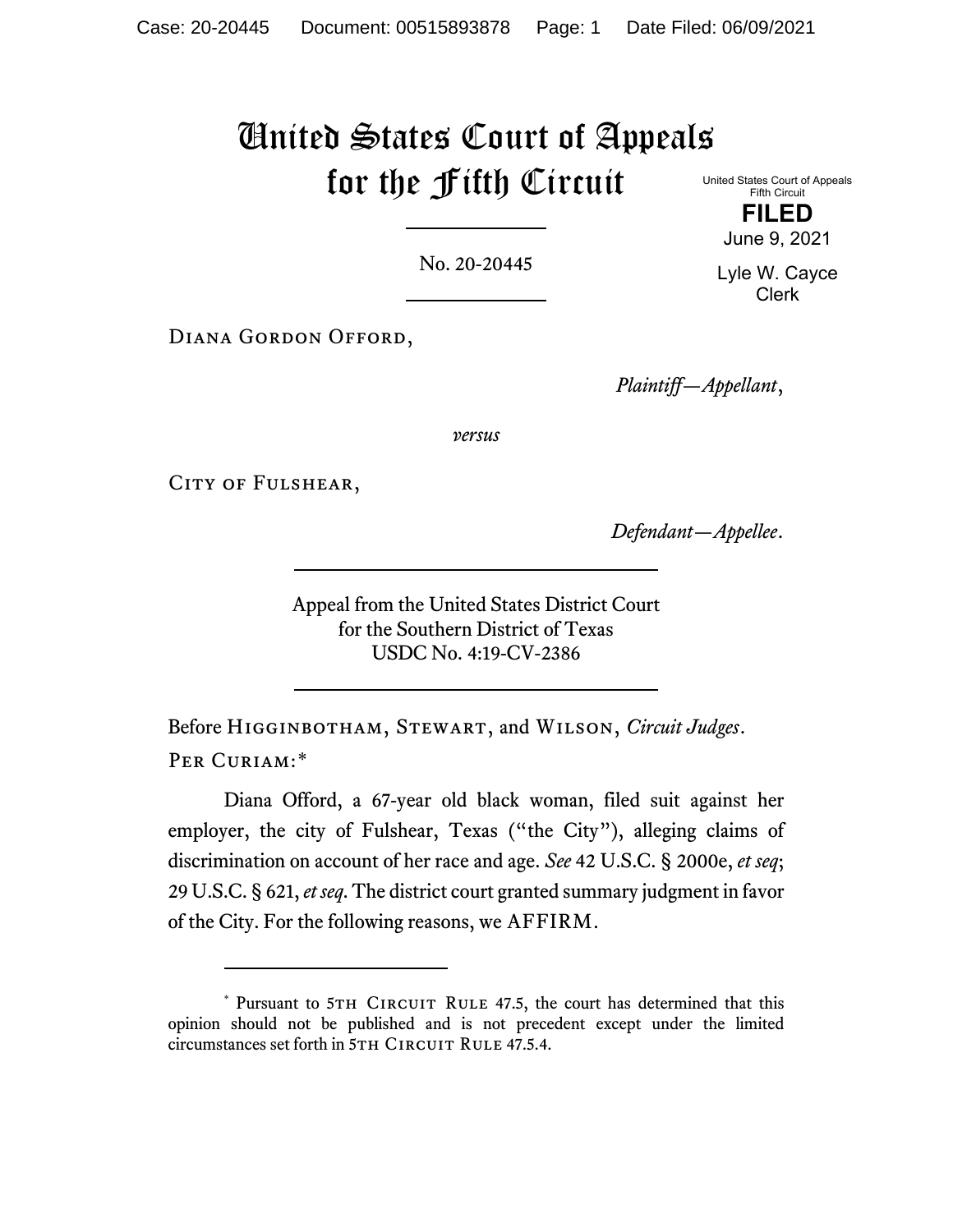# **I. Factual & Procedural Background**

Offord began working in the position of City Secretary in May 2006. Offord was hired as an "at-will" employee meaning that either party could terminate the employment relationship at any time, with or without cause. She was generally supervised by the mayor, the city council, and the planning commission. James Roberts was serving as mayor when Offord was hired, and Tommy Kuykendall was elected as mayor in 2010. C.J. Snipes served as city manager during most of the time Offord worked for the City. Hewas replaced by Kenny Seymour in 2018. In March 2018, Seymour terminated Offord's employment on grounds that she had violated the City's employment policies against "misrepresentation or lying to a . . . member of the public" to the potential detriment of the City and for violating various "laws relating to dishonest activities or fraud."

The City cited these reasons because it had discovered that, in another case culminating around early 20[1](#page-1-0)8,<sup>1</sup> Offord's current counsel, Diogu Kalu Diogu, had filed an invalid deed in the Fort Bend County real property records. The deed falsely claimed ownership of an easement on property that Diogu controlled when, in actuality, the City rightfully owned the easement. In litigating that case, the city attorney researched the chain of title to the easement and, during that process, learned that a sanctions motion and order existed against Offord in a 2012 probate case where she was represented by Diogu.

The facts underlying the sanctions order are as follows. In a 2003 property dispute case, Offord's father, Winter Gordon, Sr., had filed a state court action against West Houston Trees, Ltd. ("West Houston") and other

<span id="page-1-0"></span><sup>1</sup> *City of Fulshear v. Advanced Tech. Transfer & Intell. Prop. Grp., LLC*, No. 18-DCV-250347, 2019 Tex. Dist. LEXIS 6372 (Tex. Dist. Ct. Apr. 15, 2019).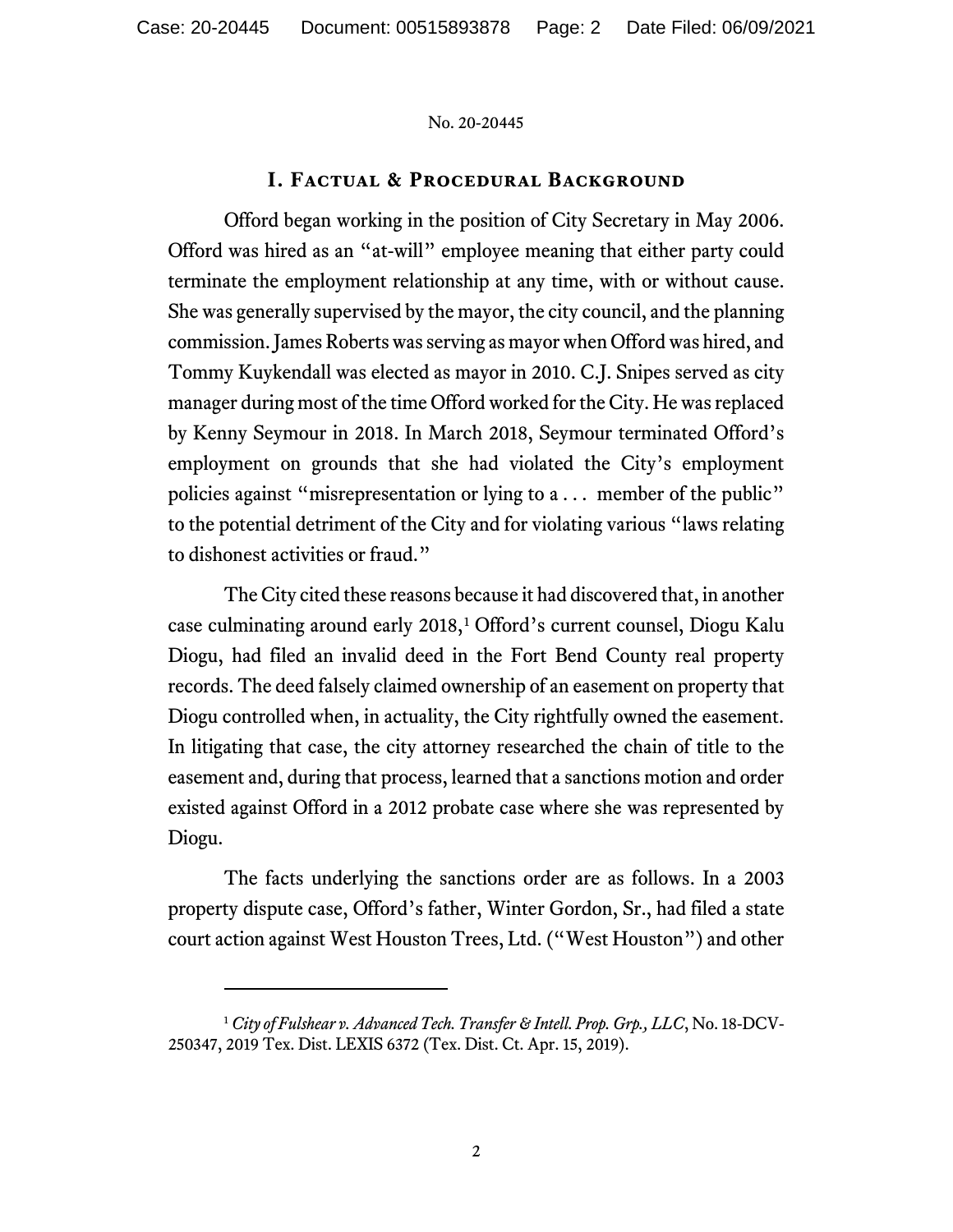defendants, but failed to appear so a default judgment of approximately \$80,000was entered against him. *See Offord v. Parker*, No. 09-CV-1823, 2010 WL 11646790, at \*1 (S.D. Tex. Oct. 4, 2010). He then passed away and Offord sought to set aside the judgment in state court but was unsuccessful. So, she filed a federal court suit alleging that the defendants in her father's property dispute case had conspired with the state court to deprive her father of his civil rights. *Id*. The defendants moved to dismiss, and the district court issued a judgment in their favor on grounds that Offord had failed to state a valid claim. It awarded them all recoverable costs including over \$25,000 in attorney's fees. *Offord v. Parker*, No. 09-CV-1823, 2010 WL 11646791, at \*2 (S.D. Tex. Nov. 18, 2010). Offord appealed, and this court affirmed the district court's award of costs to the prevailing defendants, the property dispute debtors, on the basis that Offord's federal race discrimination suit against them was frivolous. *See Offord v. Parker*, 456 F. App'x 472, 476 (5th Cir. 2012) ("Although the plaintiff raises a multitude of issues, we find all of them to be without merit. Therefore, the district court did not abuse its discretion in awarding the prevailing defendants attorney's fees.").

Returning to the 2012 probate case, because Offord failed to disclose the still-valid judgment that had been entered against her father in the property dispute case, West Houston filed a sanctions motion against Offord for lying under oath. In June 2013, the probate court concluded that Offord had misrepresented her deceased father's assets and debts in her sworn application for a determination of heirship and imposed a sanction of \$25,000 and \$10,000 in attorney's fees against Offord and Diogu.[2](#page-2-0) The discovery of this sanctions order precipitated the City's decision to terminate Offord's

<span id="page-2-0"></span><sup>&</sup>lt;sup>2</sup> The probate court subsequently granted West Houston's motion to sever its claims on the sanction award from the probate case resulting in the creation of a new state case between West Houston and Offord, who was again represented by Diogu.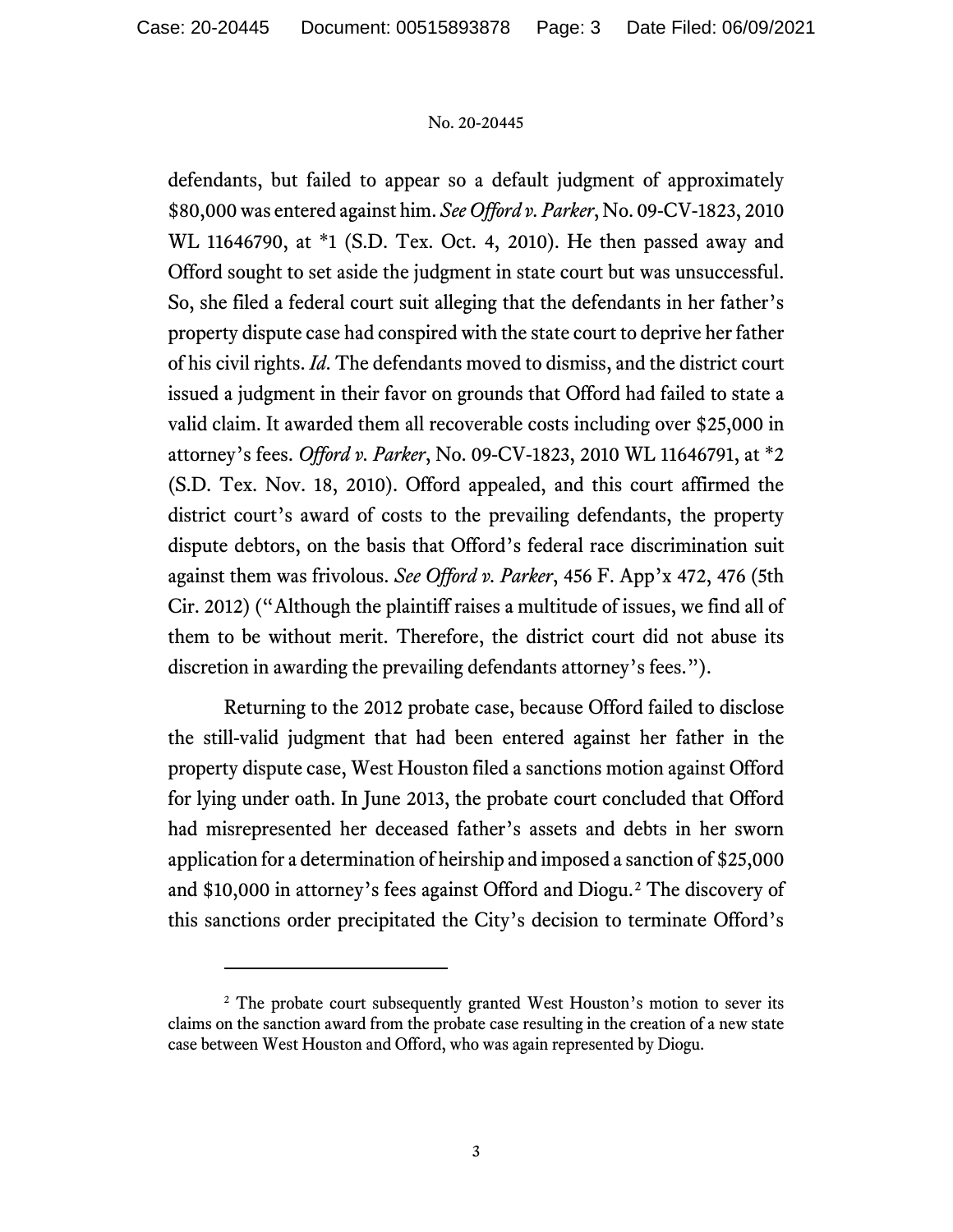employment in March 2018. The city council unanimously approved the termination approximately one week later.

In July 2018, Offord filed a charge of discrimination with the Equal Employment Opportunity Commission ("EEOC"). In the charge, Offord alleged in part that her "termination was pretextual" because: (1) Finance Director Kristina Brashear, a white female, had filed a housing loan application with salary information that conflicted with her W-2 but was never investigated, (2) Offord had been temporarily reassigned to a smaller office, and (3) two white female employees had been caught stealing and were privately fired while Offord's termination was handled during a special meeting of the city council. She later amended the charge to include that she was replaced by a younger white woman after she was fired.

After receiving a notice of right to sue letter from the EEOC, Offord filed suit against the City in federal district court. In her complaint, Offord alleged that she was discriminated against on account of her race and age, wrongfully terminated, and subjected to a hostile work environment. She sought remedies under Title VII of the Civil Rights Act, 42 U.S.C. §§ 2000e *et seq.*, the Age Discrimination in Employment Act, 29 U.S.C. § 621 *et seq*., and Texas tort law.

In April 2020, the City moved for summary judgment on all of Offord's claims. She did not respond to the City's motion. The district court denied her subsequent motion seeking leave to file an untimely response. In July 2020, the district court granted the City's summary judgment motion and dismissed Offord's suit. In its Opinion on Summary Judgment, the district court noted that Offord had referred to three instances of harassment during her employment with the City: (1) in 2010, she found cash and a check in her desk drawer that she assumed someone had planted to frame her for stealing; (2) in 2011, she and several other employees were emailed obscene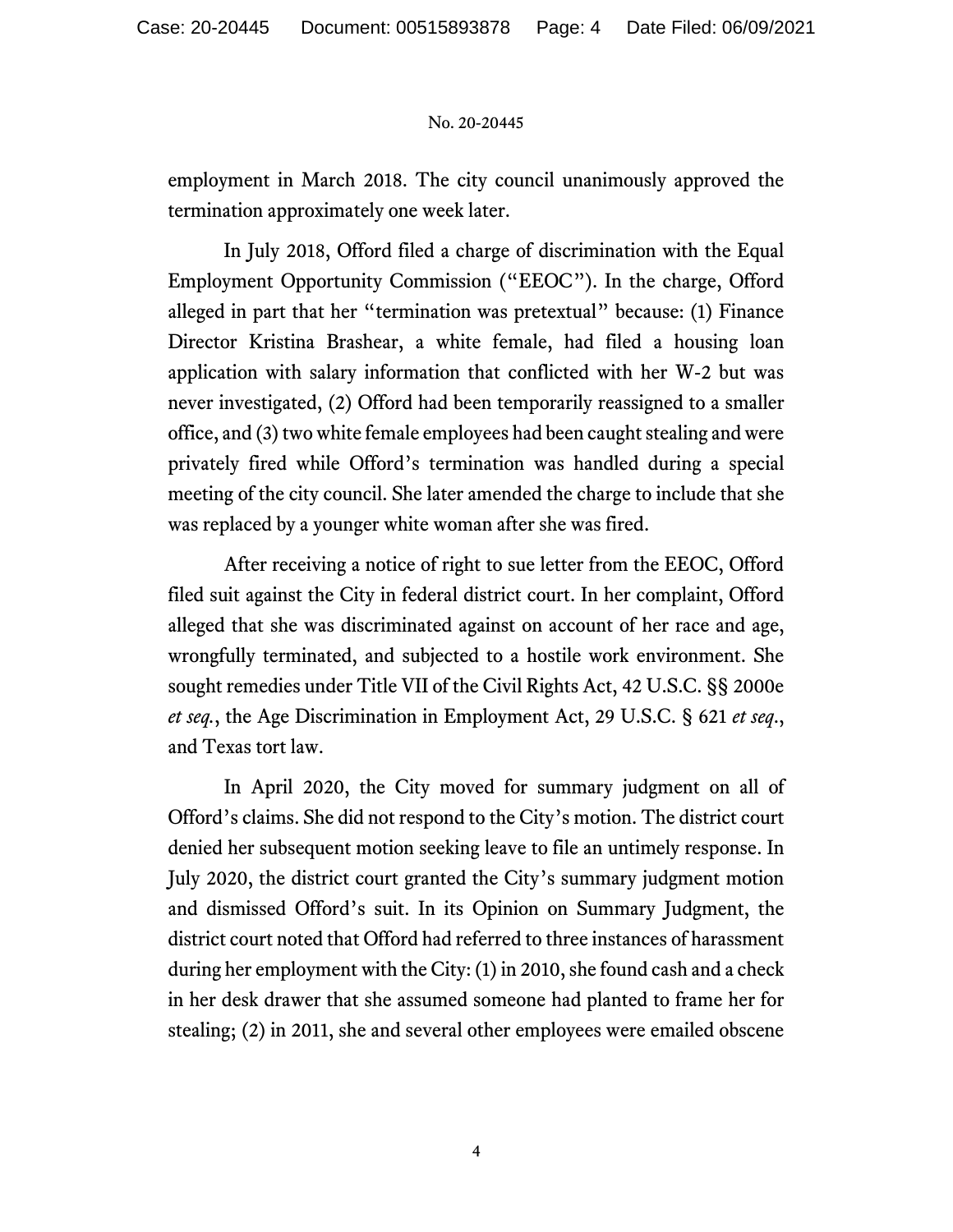photographs from a co-worker; and (3) in 2014, she was temporarily moved to a smaller office.

The district court observed that Offord's original charge to the EEOC only referenced her March 2018 termination and her 2014 office reassignment. It determined that Offord's complaint regarding her temporary office relocation was time-barred and also fully remedied because she was returned to her old office after she complained. The district court then observed that the City's legitimate, non-discriminatory reason for firing Offord was because she lied under oath in the probate case; it disagreed with her argument that her communications in that case were privileged under Texas law. The district court explained that her hostile work environment claim failed because none of the three incidents she cited as evidence of harassment qualified as either hostile or discriminatory acts and they were all time-barred as well. As to Offord's tort claims, the district court held that the City had governmental immunity and even if it did not, her claims failed on the merits. The district court concluded that Offord would "take nothing from the City of Fulshear."

This appeal ensued. After Offord filed her opening brief, the City filed a motion for costs, attorney's fees, and sanctions against her counsel, Diogu, on grounds that he breached the applicable rules of professional conduct and filed a frivolous appeal. A panel of this court carried the City's motion with the case.

# **II. Standard of Review**

"We review a grant of summary judgment de novo." *Sanders v. Christwood*, 970 F.3d 558, 561 (5th Cir. 2020). "Summary judgment is proper 'if the movant shows that there is no genuine dispute as to any material fact and the movant is entitled to judgment as a matter of law.'" *Id.* (citing FED. R. Civ. P. 56(a)). A dispute regarding a material fact is "genuine" if the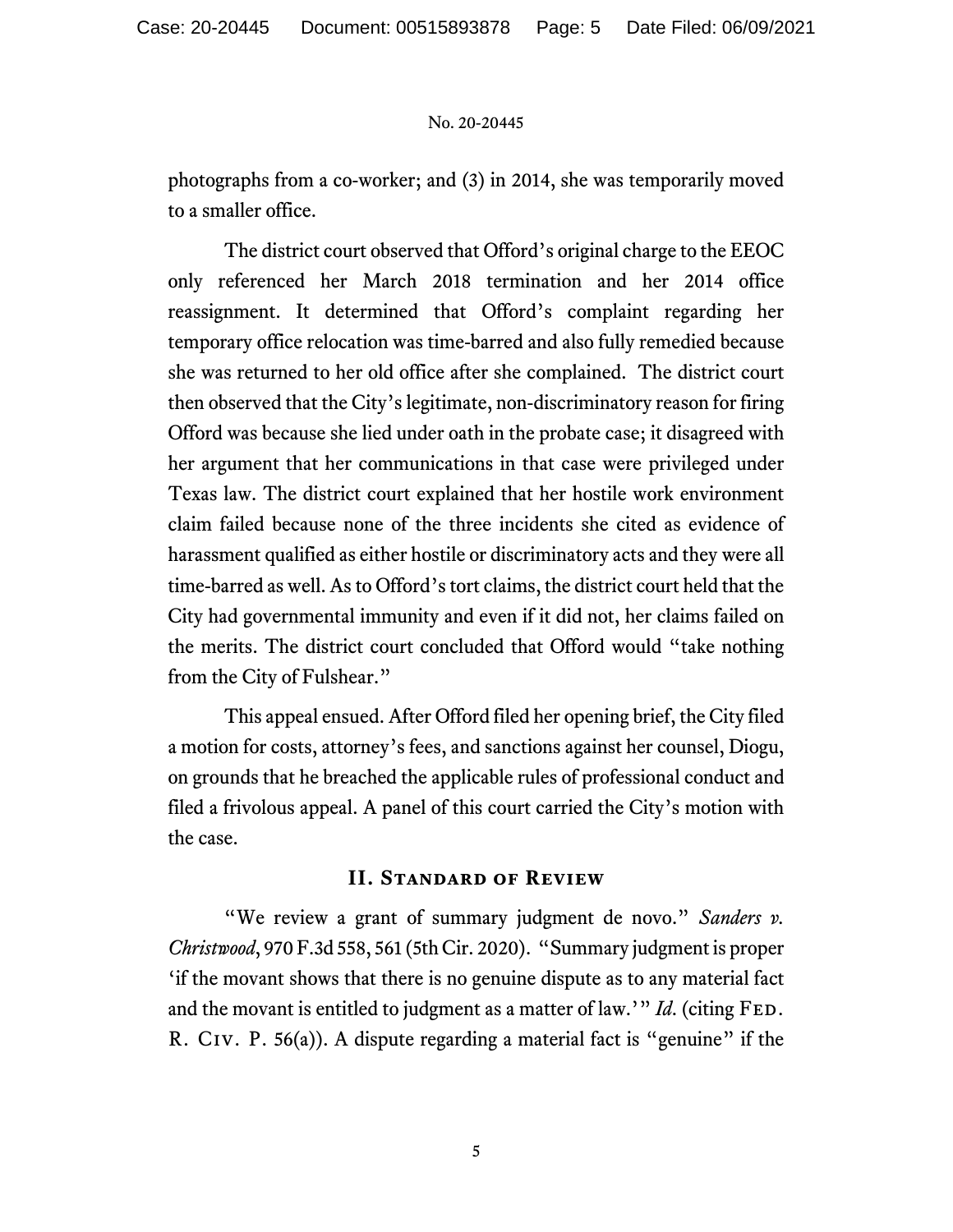evidence is such that a reasonable jury could return a verdict in favor of the nonmoving party. *Anderson v. Liberty Lobby, Inc.*, 477 U.S. 242, 248 (1986). "[U]nsubstantiated assertions may not be relied on as evidence by the nonmoving party." *Carnaby v. City of Hous.*, 636 F.3d 183, 187 (5th Cir. 2011); *see also Celotex Corp. v. Catrett*, 477 U.S. 317, 323–24 (1986).

# **III. Discussion**

Offord argues that the district court erred in finding that the City did not discriminate against her in terminating her employment because its proffered reason for doing so was pretextual. She further contends that she presented sufficient evidence that she was treated less favorably than a similarly situated younger white employee. Finally, she asserts that the district court erred in concluding that her communications during the probate suit were not privileged. We are unpersuaded by these arguments.

# *A. Discrimination*

If a plaintiff has exhausted her administrative remedies, she may advance a claim of intentional discrimination using direct or circumstantial evidence. *McCoy v. City of Shreveport*, 492 F.3d 551, 556 (5th Cir. 2007). When circumstantial evidence is presented, the *McDonnell Douglas* burdenshifting framework applies. *Id*. (citing *McDonnell Douglas Corp. v. Green*, 411 U.S. 792, 802 (1973)). We apply this evidentiary procedure in the contexts of both race and age discrimination. *Id*. at 556–57; *Salazar v. Lubbock Cnty. Hosp. Dist.*, 982 F.3d 386, 388–89 (5th Cir. 2020) ("[U]nder the [Age Discrimination in Employment Act of 1967], the plaintiff has the burden of showing that her age was the but-for cause of her employer's adverse action  $\Box$  and she may satisfy this burden with circumstantial evidence . . . . When she presents circumstantial evidence, the *McDonnell Douglas* framework applies." (internal citations omitted)); *see also* 29 U.S.C. § 621, *et seq*.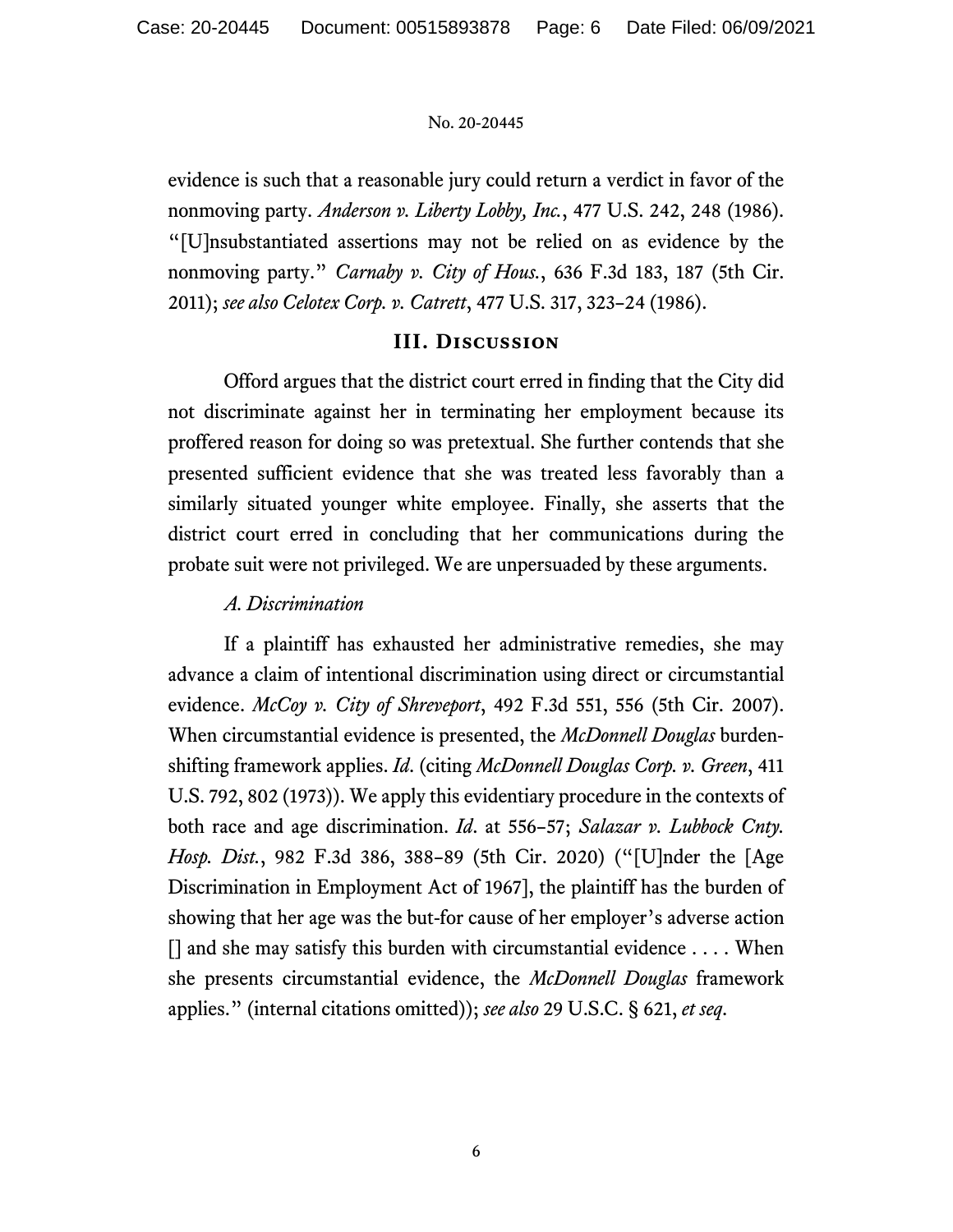Under the *McDonnell Douglas* framework, the plaintiff must first establish a prima facie case of discrimination, which requires a showing that she "(1) is a member of a protected group; (2) was qualified for the position at issue; (3) was discharged or suffered some adverse employment action by the employer; and (4) was replaced by someone outside [her] protected group or was treated less favorably than other similarly situated employees outside the protected group." *McCoy*, 492 F.3d at 556. "If the plaintiff makes a prima facie showing, the burden then shifts to the employer to articulate a legitimate, nondiscriminatory . . . reason for its employment action." *Id*. at 557. We have clarified that "[t]he employer's burden is only one of production, not persuasion, and involves no credibility assessment." *Id*. If the employer is able to meet its burden of production, the burden shifts back to the plaintiff to prove that the employer's proffered reason is not true but instead is a pretext for the real discriminatory purpose. *Id*. "To carry this burden, the plaintiff must rebut each nondiscriminatory . . .reason articulated by the employer," *id*., using "substantial evidence." *Laxton v. Gap, Inc.*, 333 F.3d 572, 578 (5th Cir. 2003)).

Offord has not advanced direct evidence of discrimination, so the *McDonnell Douglas* framework pertaining to circumstantial evidence of discrimination applies. The City does not dispute that Offord has presented a prima facie case of discrimination since she was replaced by a younger, white employee. Because Offord has made a prima facie case of race and age discrimination, the burden shifts to the City to proffer a legitimate, nondiscriminatory reason for firing her. *McCoy*, 492 F.3d at 557. The City's proffered reason for Offord's termination is her violation of its employment policies relating to dishonest activities and fraud. In other words, she was fired because she lied under oath in a prior judicial proceeding—the 2012 probate case. Since the City has met its burden of production by proffering a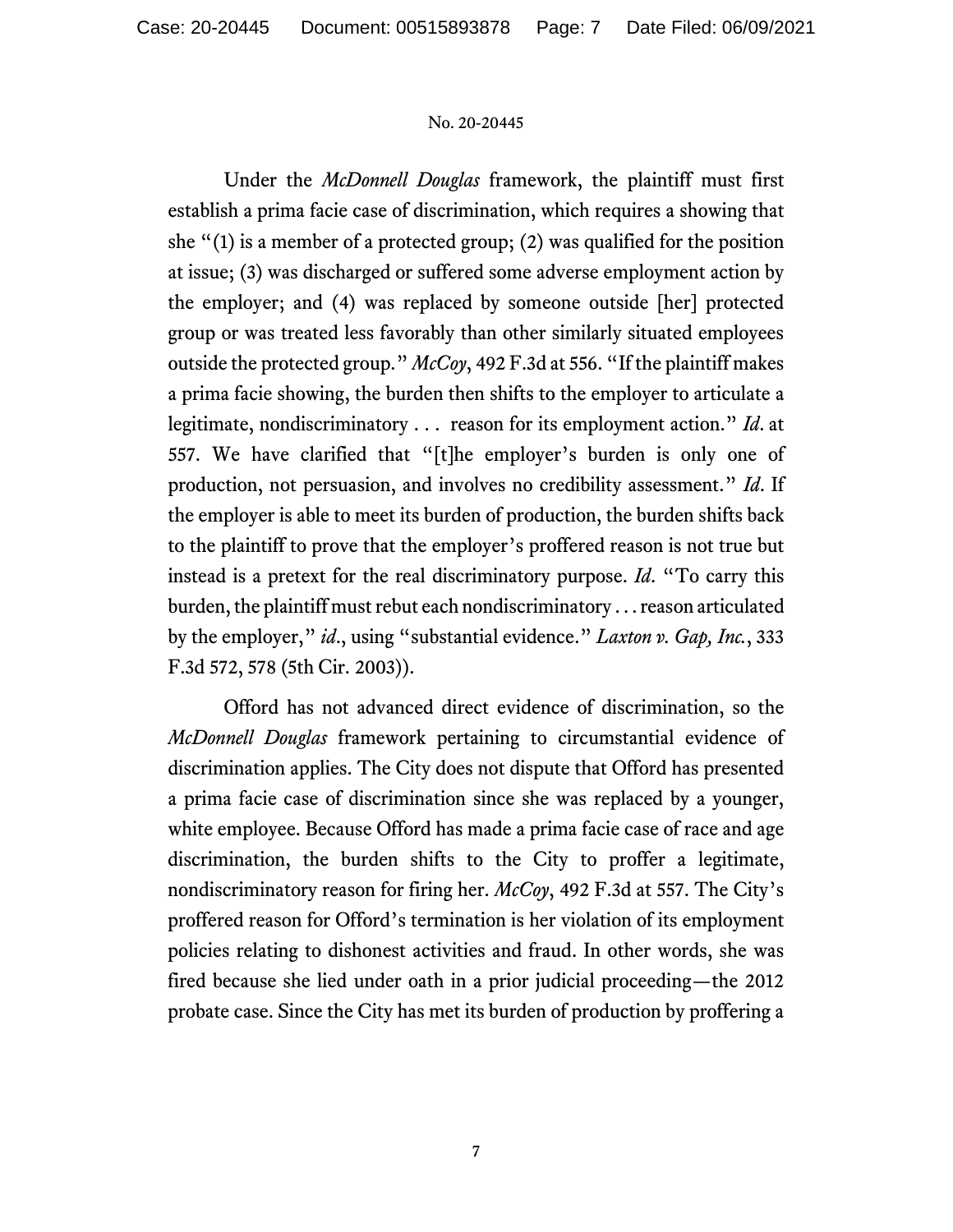legitimate, nondiscriminatory reason for Offord's termination, the burden now shifts back to her to rebut this reason as pretextual. *Id*.

Offord can establish pretext in one of two ways. *See Laxton*, 333 F.3d at 578. She can either show that the City's explanation for her termination is false or "unworthy of credence," or she can produce evidence of disparate treatment. *Id*. (citation omitted). She has done neither.

Though not entirely clear, Offord's argument appears to be that the City's proffered reason for firing her was pretextual because the sanctions order purportedly justifying her termination was invalid. Specifically, she argues that there is "nothing on the face of the sanction [o]rder that showed [that she] was adjudicated to have committed a deliberate falsehood under oath in a civil proceeding and sanctioned for it and for committing perjury in a civil judicial proceeding." She continues that "[the City] concocted that statement, and the [d]istrict [c]ourt agreed."

The record does not support this argument. The sanctions order states that "the Court finds good cause exists to sanction [Offord] and [Diogu] for the reasons stated in [West Houston's] Motion for Sanctions." The sanctions motion describes Offord's false representations that her father (1) owned property that West Houston actually owned and (2) did not have outstanding debts to West Houston resulting from the default judgment issued against him in the property dispute case when he actually did. The sanctions order specifies that Offord and Diogu are sanctioned "for violating Rules 13, 21, 21a and 21b of the Texas Rules of Civil Procedure and [the Texas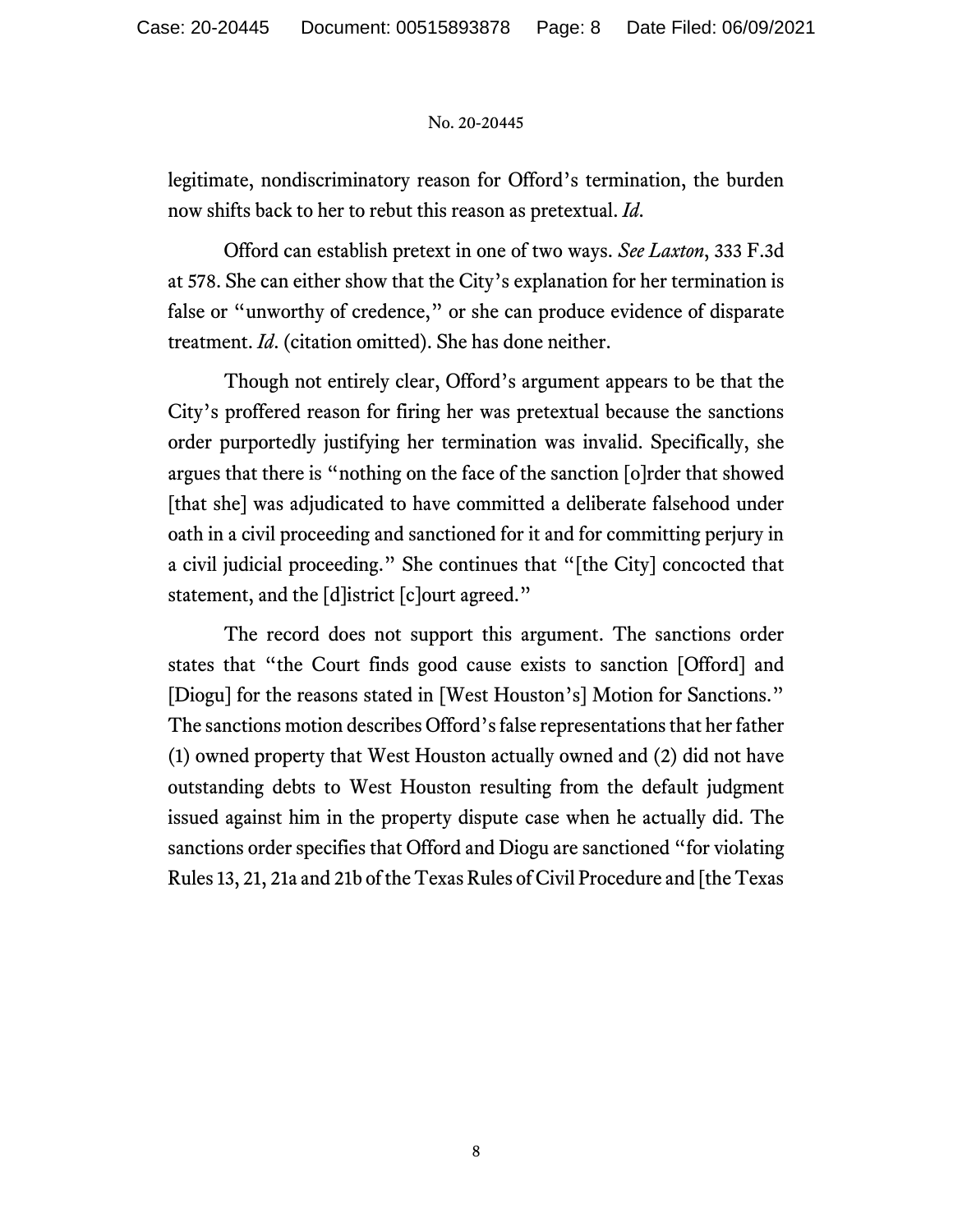Civil Practice & Remedies Code §] 10.001[.]"[3](#page-8-0) The City cited to this sanction order and the referenced motion for sanctions numerous times in the process of terminating Offord, when litigating the case against her in the district court, and on appeal before this court. It did not "concoct" the evidence of Offord's perjured testimony, and the district court fully agreed with the City's position that it fired her for lying under oath. Offord has failed to produce substantial evidence that the City's proffered reason for firing her was unworthy of credence. *See Laxton*, 333 F.3d at 578.

Furthermore, Offord's attempt to show disparate treatment is equally unpersuasive. She first claims that the City took no action against Kristina Brashear, the finance director whose loan application listed income amounts that did not match her W-2s. Offord failed to produce any evidence to support her theories about Brashear or explain how Brashear's mortgage loan application is somehow relevant to Offord's claim that she was fired on account of her race and age. The City has nevertheless produced a valid explanation for the income discrepancies—another employee mistakenly reported Brashear's gross income instead of her net income to the mortgage company resulting in an income discrepancy between the loan application and the W-2. Offord's attempt to craft this unrelated event into some form of disparate treatment falls flat.

<span id="page-8-0"></span><sup>&</sup>lt;sup>3</sup> Offord's argument that the sanctions order is defective because it fails to specify the grounds for imposing the sanction is equally meritless. The order states that the sanction is being issued for violations of specific procedural and practice rules. It also references the reasons stated in the sanctions motion regarding Offord's perjured testimony in the probate case. Further, as the City points out, Offord never appealed the sanctions order, which is now final. *See Offord v. West Hous. Trees, Ltd.*, No. 14-16-00532, 2018 WL 1866044 (Tex. App.—Houston [14th Dist.] Apr. 19, 2018, no pet.). Consequently, she cannot now attempt to challenge its validity.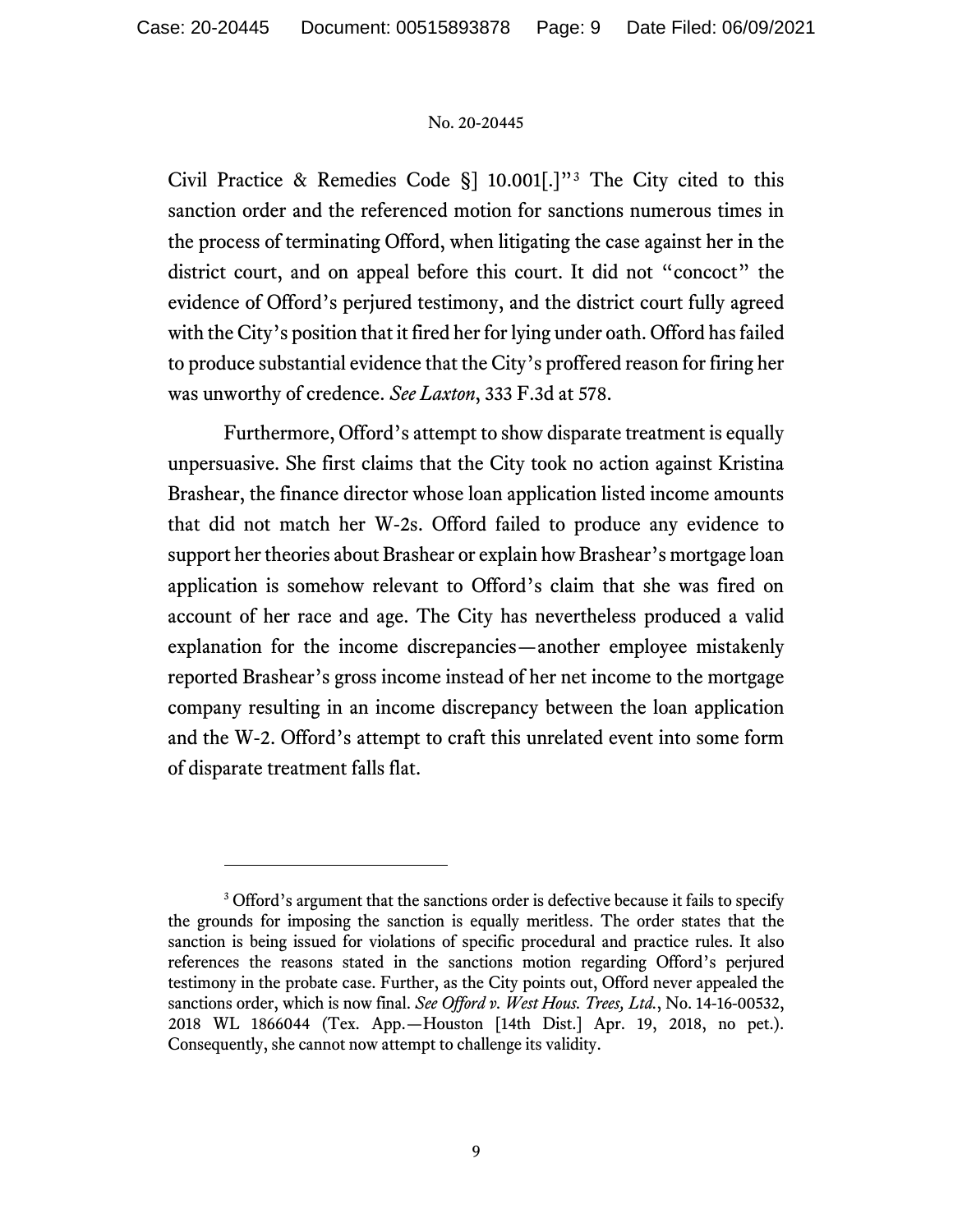Offord also argues that several employees of the City were fired quietly, while she was fired publicly during a city council meeting. Again, not only does she fail to explain how this is somehow discriminatory activity, she fails to acknowledge that the City offered her an opportunity to privately resign but she refused to do so. The City has again provided a legitimate reason for its actions—because Offord refused to privately resign, the city council was required to approve her termination and could only do so by voting in a public meeting.

Finally, Offord alleges that a code enforcement officer issued tickets in violation of state law but was not disciplined. Again, she fails to provide any evidence at all in support of this empty allegation, and the record likewise contains none.

In sum, Offord has failed to produce substantial evidence that the City's proffered reason for firing her was pretextual. *See McCoy*, 492 F.3d at 557.[4](#page-9-0)

# *B. Privileged Communications*

Offord contends that the district court erred in concluding that the City's decision to fire her was not discriminatory because Texas law recognizes absolute immunity from defamation claims or other claims based on privileged communications in a judicial proceeding. This argument is unavailing.

<span id="page-9-0"></span><sup>4</sup> With regard to Offord's statements that she found money in her desk drawer and that she was temporarily moved to a smaller office, she has waived any potential hostile work environment claims related to these issues due to lack of adequate briefing on appeal. *See Procter & Gamble Co. v. Amway Corp.*, 376 F.3d 496, 499 n.1 (5th Cir. 2004) ("Failure adequately to brief an issue on appeal constitutes waiver of that argument."). For the same reason, she has waived any potential argument on appeal regarding wrongful discharge under Texas tort law. *Id*.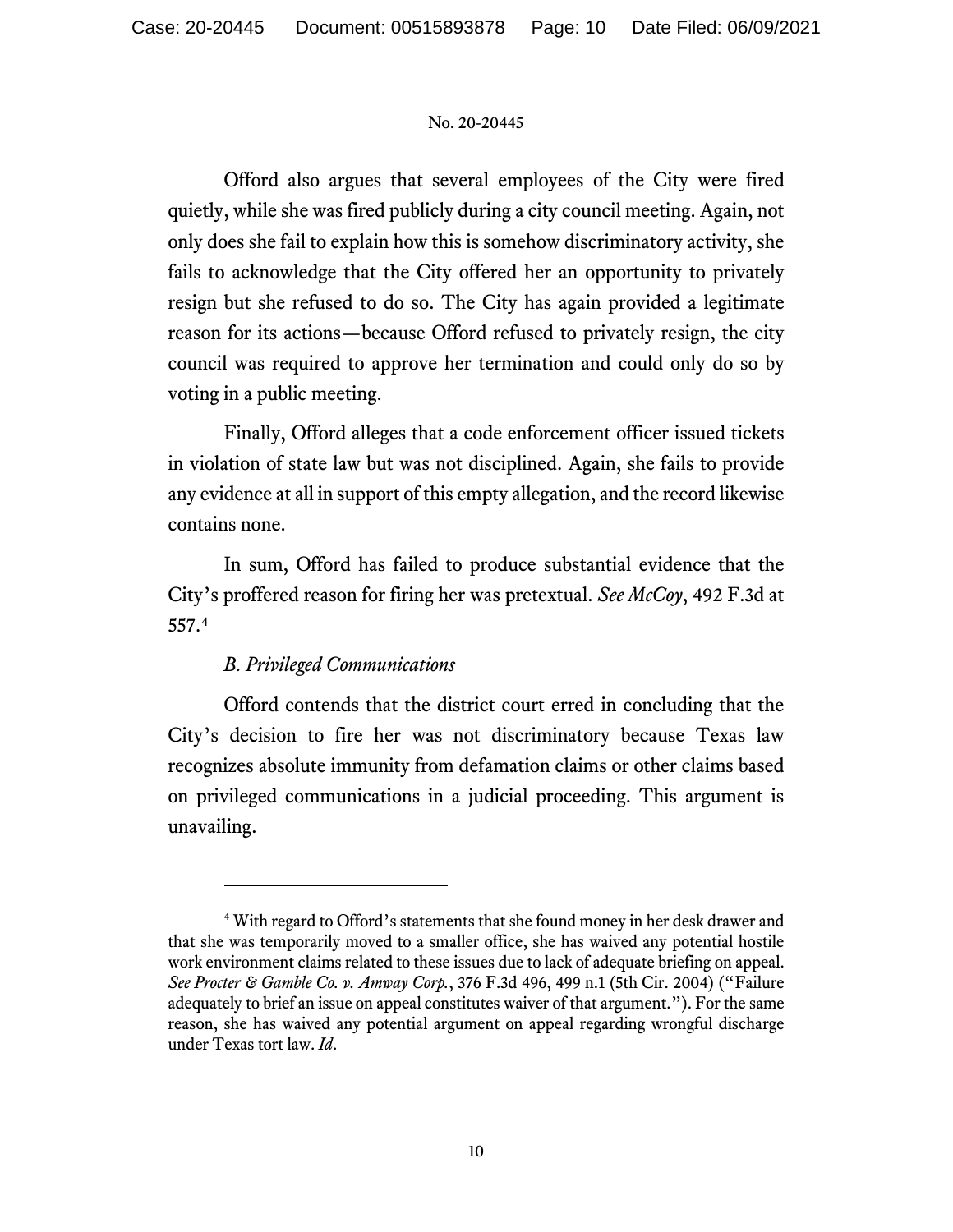Under Texas law, the privilege applies in the context of protecting a witness who testifies in a prior proceeding from being held liable in tort for that same testimony in a subsequent lawsuit. *Laub v. Pesikoff*, 979 S.W.2d 686, 689 (Tex. App.—Houston [1st Dist.] 1998, pet. denied). The purpose of the privilege is to encourage "full and free disclosure from witnesses unhampered by fear of retaliatory lawsuits." *Id*.

The Texas Supreme Court has acknowledged that "[w]hile abuse of the absolute privilege is possible, it is limited because the speaker will generally still be subject to the risk of criminal prosecution for perjury or obstruction of justice." *Shell Oil Co. v. Writt*, 464 S.W.3d 650, 655 (Tex. 2015). In other words, the privilege likely would not apply here since Offord committed perjury in the prior proceeding. *See* Tex. Penal CODE §  $37.02(a)(1)$  ("A person commits an offense if, with intent to deceive . . . he makes a false statement under oath[.]"). Furthermore, she has failed to provide any legal authority in support of her argument that perjured testimony is privileged under Texas law.

Even assuming her statements were privileged, Offord is not entitled to invoke the privilege within this context. Here, the City did not file a retaliatory lawsuit against Offord after it discovered that she lied under oath in the probate case, nor does the record reflect that it considered filing one. *See Shell*, 464 S.W.3d at 655 ("The fact that a formal proceeding does not eventually occur will not cause a communication to lose its absolutely privileged status; however, it remains that the possibility of a proceeding must have been a serious consideration at the time the communication was made."). The City terminated Offord's employment on grounds that her prior perjured testimony constituted a violation of its internal employment policies relating to dishonest activities and fraud. Because Offord was hired as an at-will employee, the City was within its discretion to fire her for this reason.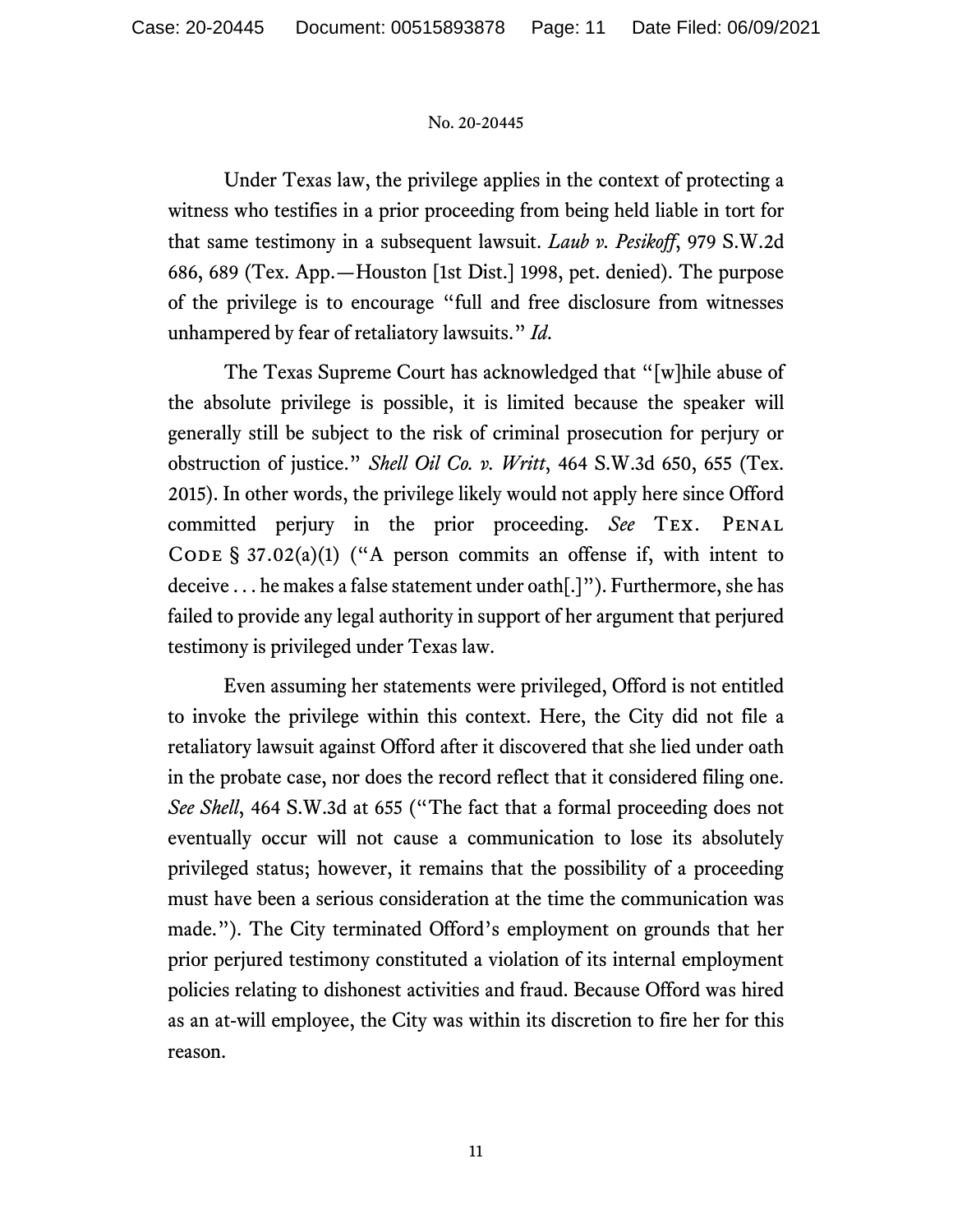In short, terminating Offord because she made false misrepresentations during the 2012 probate suit was not discriminatory.

# *C. The City's Motion for Sanctions*

Finally, pending before this court is the City's previously filed motion for sanctions against Offord's attorney, Diogu, including appellate costs and attorney's fees. The City does not seek sanctions against Offord individually.

Diogu has responded to the City's motion arguing that it is premature because at the time it was filed, this court had not yet ruled on the merits of Offord's appeal. Offord submitted an affidavit in support of Diogu's response clarifying that she fully supported the filing of this appeal and was not persuaded by Diogu to file a purportedly frivolous appeal, as the City suggests. Offord expresses in her affidavit that the City is attempting to "create a wedge" between herself and Diogu by filing for sanctions against him alone.

"Federal Rule of Appellate Procedure 38 confers broad discretion on federal courts of appeals to award sanctions in any appeal the court determines to be 'frivolous.'" *Sun Coast Res., Inc. v. Conrad*, 958 F.3d 396, 398 (5th Cir. 2020) (citing Fed. R. App. P. 38 ("If a court of appeals determines that an appeal is frivolous, it may, after a separately filed motion or notice from the court and reasonable opportunity to respond, award just damages and single or double costs to the appellee.")). "An appeal is frivolous if the result is obvious or the arguments of error are wholly without merit[.]" *Coghlan v. Starkey*, 852 F.2d 806, 811 (5th Cir. 1988). However, we have acknowledged that Rule 38 sanctions are best applied in matters involving malice, as opposed to incompetence. *Sun Coast*, 985 F.3d at 398.

We have observed that Offord has advanced numerous meritless arguments and that, in some contexts, she has misconstrued and misapplied the applicable law. But the arguments that she advances on appeal, although